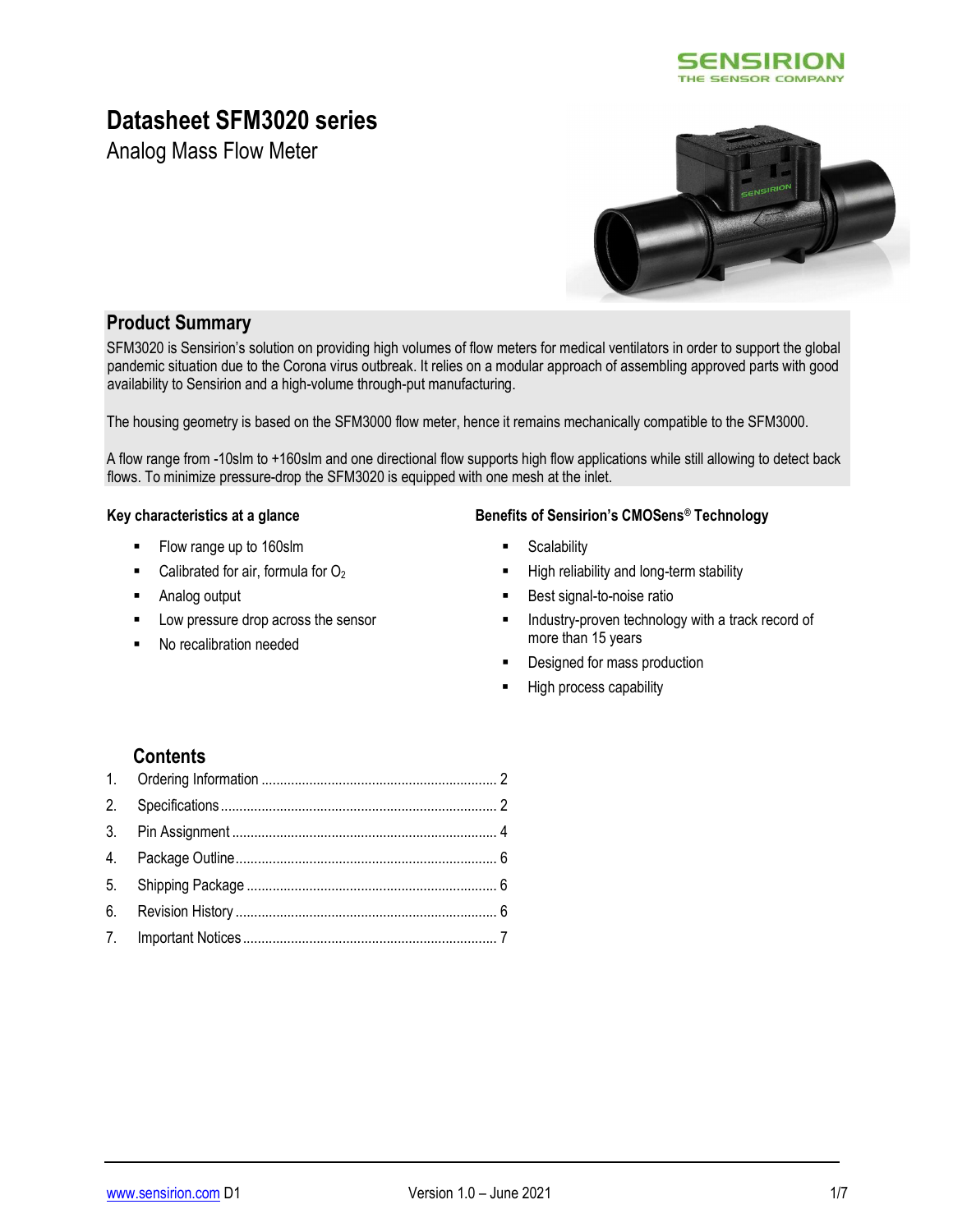

## 1. Ordering Information

Use the part names and order number shown in the following table when ordering the SFM3020. For the latest product information and local distributors, visit www.sensirion.com.

| Part name | <b>Description</b>            | Order number |
|-----------|-------------------------------|--------------|
| SFM3020   | -10 to 160slm range, with cap | 3.000.401    |

## 2. Specifications

## 2.1. Flow Specification<sup>1</sup>

| <b>Parameter</b>                        | <b>Condition</b>    | <b>SFM3020</b>                      |                               | <b>Units</b>      |
|-----------------------------------------|---------------------|-------------------------------------|-------------------------------|-------------------|
| Measurement range <sup>2</sup>          |                     |                                     | Air/O2: -10 to 160            | slm <sup>3</sup>  |
|                                         |                     | Max.                                | Typ.                          |                   |
|                                         | $span(0160$ slm $)$ | ±3%                                 | ±2%                           | m.v. <sup>6</sup> |
| Accuracy <sup>4,5</sup>                 | $span(-100s/m)$     | ±5%                                 | ±3%                           | m.v.              |
|                                         | zero point          | $0.15$ (max.)                       | $0.05$ (typ.)                 | slm               |
| Noise Level <sup>5</sup>                | span                | $+1.5%$                             | $1\%$                         | m.v.              |
|                                         | zero point          | 0.1                                 |                               | slm               |
| Span shift due to temperature variation |                     |                                     | $< 0.5\%$ of reading per 10°C |                   |
| Flow step response time $(\tau_{63})$   |                     |                                     | < 5ms                         |                   |
| Calibrated for                          |                     |                                     | Air                           |                   |
| Compensation formula                    |                     | O <sub>2</sub>                      |                               |                   |
| Media compatibility                     |                     | Air, $N_2$ , $O_2$ , non-condensing |                               |                   |
| Pressure Drop                           |                     |                                     | One mesh version              |                   |
| @60slm                                  |                     |                                     | < 80 / 0.32                   | Pa / inH2O        |
| @200slm                                 |                     |                                     | $<$ 500 / 2.0                 |                   |

<sup>1</sup> Unless otherwise noted, all sensor specifications are valid at 25°C with VDD = 5 V and absolute pressure = 966 mbar.

<sup>2</sup> For other ranges contact Sensirion

<sup>3</sup> In standard liter per minute at 20°C and 1013 mbar

<sup>4</sup> Output voltage integral non linearity is not included. Note that the effect can add up to ±0.2125slm @ 5V Vdd on the flow value.

<sup>5</sup> Span or offset value, whichever is larger

<sup>6</sup> Measured value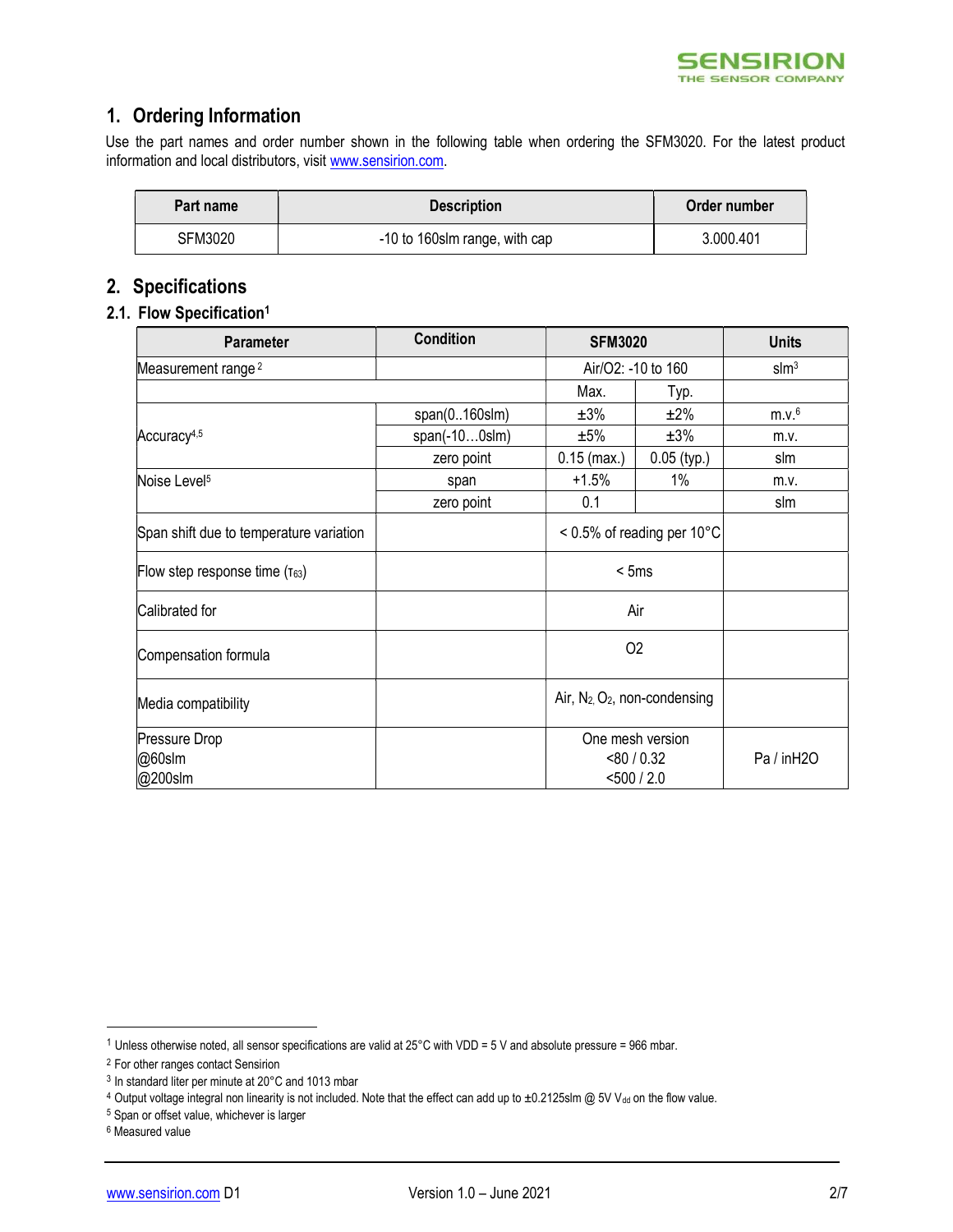## 2.2. Electrical Specifications

| Parameter                                      | Symbol            | Condition | Min.            | Typ. | Max | <b>Units</b> | Comments                    |
|------------------------------------------------|-------------------|-----------|-----------------|------|-----|--------------|-----------------------------|
| <b>Supply Voltage</b>                          | $V_{DD}$          |           |                 | 5    |     | V            | Recommended:<br>$5V + - 5%$ |
| Power-up/down level                            | <b>VPOR</b>       |           | 2.3             | 2.5  | 2.7 | V            |                             |
| Supply current                                 | <b>I</b> DD       | Measuring |                 |      | 5.5 | mA           |                             |
| Ratiometric analog output                      |                   |           |                 |      |     |              |                             |
| Output range                                   |                   |           | 10%             |      | 90% | $V_{DD}$     |                             |
| Resistive load to GND                          |                   |           | 10 <sup>1</sup> | 100  |     | kOhm         |                             |
| Resistive load to VDD                          |                   |           | 1000            |      |     | kOhm         |                             |
| Capacitive load                                | C <sub>load</sub> |           |                 |      | 100 | nF           |                             |
| Output voltage Integral<br>Non Linearity (INL) |                   |           |                 |      | 5   | mV           |                             |
| Output voltage noise<br>(RMS)                  |                   |           |                 | 0.5  |     | mV           |                             |

## 2.3. Timing Specifications

| Parameter     | .vmbol | Min. | VD. | Max. | Units | Comments                           |
|---------------|--------|------|-----|------|-------|------------------------------------|
| Power-up time | ւթլ    |      |     | 30   | ms    | Time to first reliable measurement |

## 2.4. Mechanical Specifications

| Parameter                | Symbol                      | Min.   | Typ. | Max. | Jnits | Condition/Comment |
|--------------------------|-----------------------------|--------|------|------|-------|-------------------|
| Operating pressure range |                             | 0.7    |      | 1.3  | bar   | absolute          |
| Allowable overpressure   | ּפ<br>max                   | $-0.2$ |      | 0.2  | bar   | gauge             |
| Rated burst pressure     | $\mathbf{D}_{\text{burst}}$ |        |      | >1   | bar   | gauge             |
| Weight                   | W                           |        |      | 10   | g     |                   |

#### 2.5. Materials

| Parameter               |                                                                                                                                                                |
|-------------------------|----------------------------------------------------------------------------------------------------------------------------------------------------------------|
| <b>Wetted materials</b> | PPE+PS blend, Si, glass (SisN <sub>4</sub> , SiO <sub>x</sub> ), gold, FR4, copper alloy, lead-free solder, epoxy,<br>polyurethane, stainless steel (annealed) |
| <b>REACH, RoHS</b>      | <b>REACH and RoHS compliant</b>                                                                                                                                |

<sup>1</sup> For a resistive load to GND less than 100kOhm, a 1nF capacitor to GND on the AOUT is recommended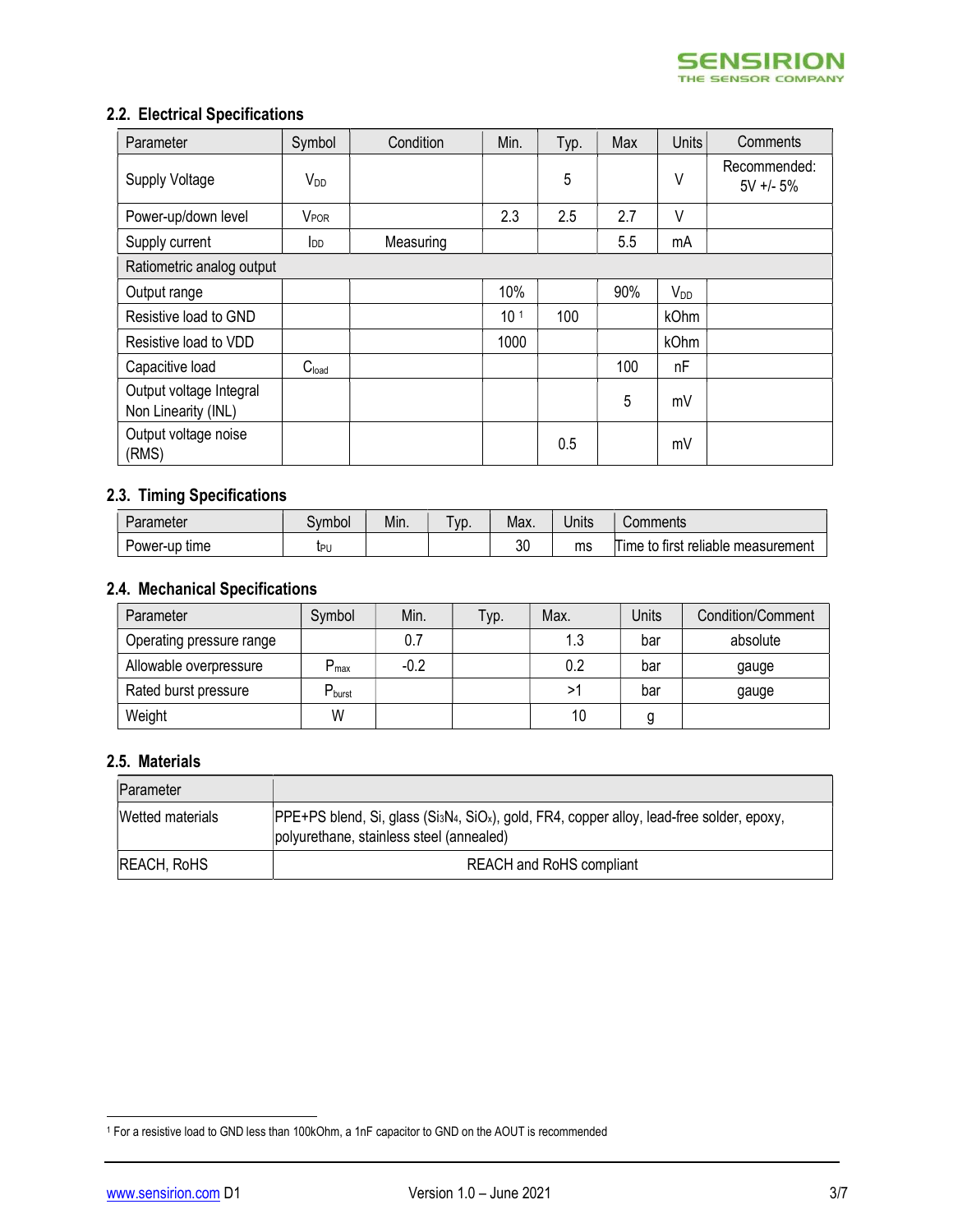

## 2.6. Absolute Minimum and Maximum Ratings

| Parameter                                | Rating                 | Units |
|------------------------------------------|------------------------|-------|
| Supply Voltage V <sub>DD</sub>           | $-0.3$ to 5.5          |       |
| Max Voltage on pins (Inputs)             | $-0.3$ to $V_{DD}+0.3$ |       |
| Input current on any pin                 | ±70                    | mA    |
| Operating temperature range <sup>1</sup> | 0 to $+60$             | °C    |
| Storage temperature range                | $-20$ to $+70$         | °C    |
| Max. humidity for long term exposure     | 40°C dew point         |       |
| ESD HBM (human body model)               |                        | kV    |

## 3. Pin Assignment

The pin assignments of the SFM3020 series can be found in Table 1. The cap of the SFM3020 is compatible with DuraClik™ Wire-to-Board Receptacle Housing, Single Row, 4 Circuits. (Molex product number: 502351-0400).

| Pin no.        | Name       | Description                  | analog:                                       |
|----------------|------------|------------------------------|-----------------------------------------------|
|                | <b>NC</b>  | Do not Connect               | Pitch <sub>2</sub><br>41 L<br>0.5             |
| $\mathfrak{p}$ | VDD        | V <sub>dd</sub> Supply       | 2.75<br><b>NORUSNIN</b>                       |
| 3              | <b>GND</b> | Connect to ground            | K.HR<br>---                                   |
| 4              | Aout       | Linear analog voltage output | <b>NC</b><br><b>GND</b><br><b>VDD</b><br>Aout |

Table 1: SFM3020 series pin assignment.

<sup>&</sup>lt;sup>1</sup> For Air and N<sub>2</sub>. Long term exposure to (high concentrations of) O<sub>2</sub> at high temperatures can reduce the product lifetime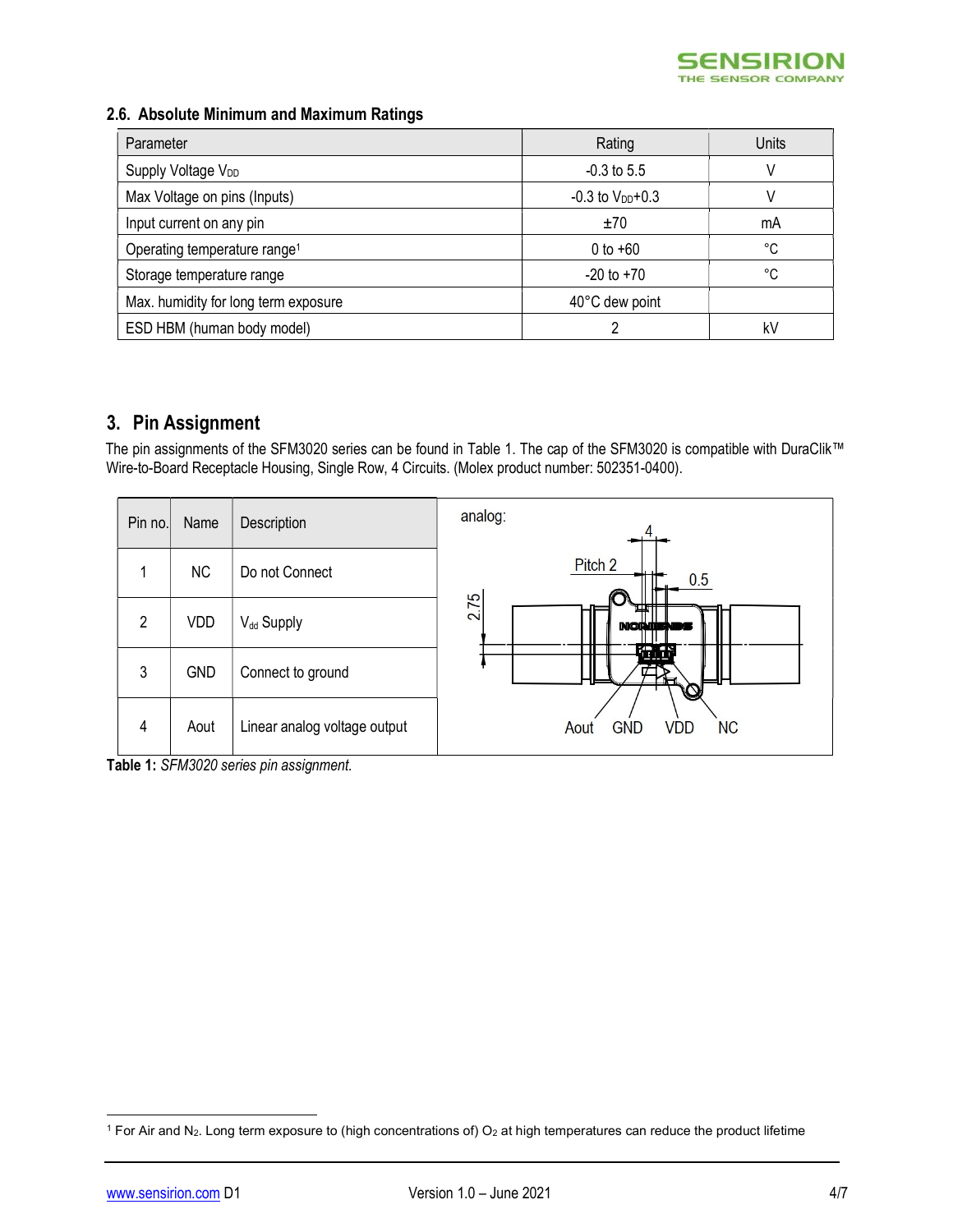

#### 3.1. Measurement Mode



### 3.2. AOut Pin

The AOut pin gives out an analog linear voltage, representing the flow value in standard liter per minute slm. Please note the resistive and capacitive loads as mentioned in section 2.2. Formulas for converting AOut [V] to flow [slm] can be found in section 3.1

#### 3.3. Correction Formula for Oxygen Flow Measurement

Description of the correction formula for measuring oxygen flow with the SFM3020.

 $Q_{O2}^{SFM}$ Flow indicated by air calibrated SFM3020 in slm when O2 is flowing through SFM

 $Q_{O2}$  Real flow O2 in slm

ΔQ Correction Factor

 $Q_{O2} = Q_{O2}^{SFM} - \Delta Q$ 

$$
\Delta Q = 7 * 10^{-5} \times (Q_{O2}^{SFM})^2 + 0.0144 \times Q_{O2}^{SFM}
$$

When a correction for FiO2 (fraction of inspired oxygen) other than 100% is needed, the correction ΔQ can be scaled proportional to the FiO2. I.e. The correction formula for arbitrary FiO2 is

$$
Q_{O2}=Q_{O2}^{SFM}-\frac{FiO2-21\%}{79\%}\times\Delta Q
$$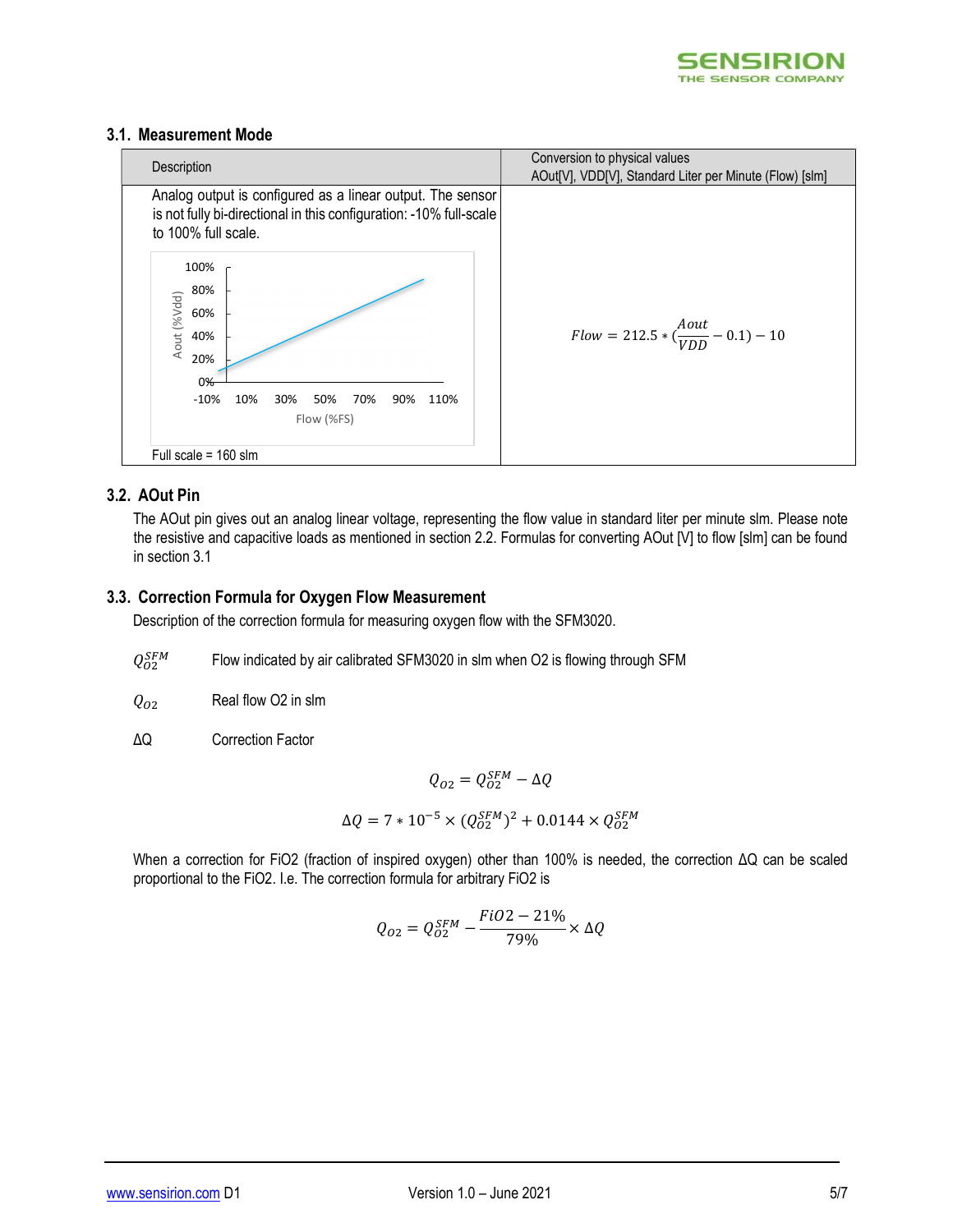

## 4. Package Outline



22mm Cone conforming to ISO5356







### 4.1. Soldering

Standard wave soldering systems may be used for soldering SFMxxxx sensors. Reflow soldering is not feasible and may damage the sensor. Contact Sensirion for further information.

## 4.2. Label information

The SFM3020 Label on each sensor is composed of the following elements:

- Product part name (extended)
- Product order number
- Serial number (also as QR code)

QR code containing  $S/N$ 

SFM3020-160 3.000.401 S/N: XXXXXXXXXX

## 5. Shipping Package

- Packing units: 20 items/tray. Tray dimensions: 38.3 x 28.3 x 4.7 cm.
- Minimal order quantity: 6 trays. Box dimensions for 6 trays: 41 x 31 x 32 cm.

## 6. Revision History

| Date    | Author      | Version | Changes                     |
|---------|-------------|---------|-----------------------------|
| 06/2021 | <b>PSIM</b> | , 11    | first final version release |